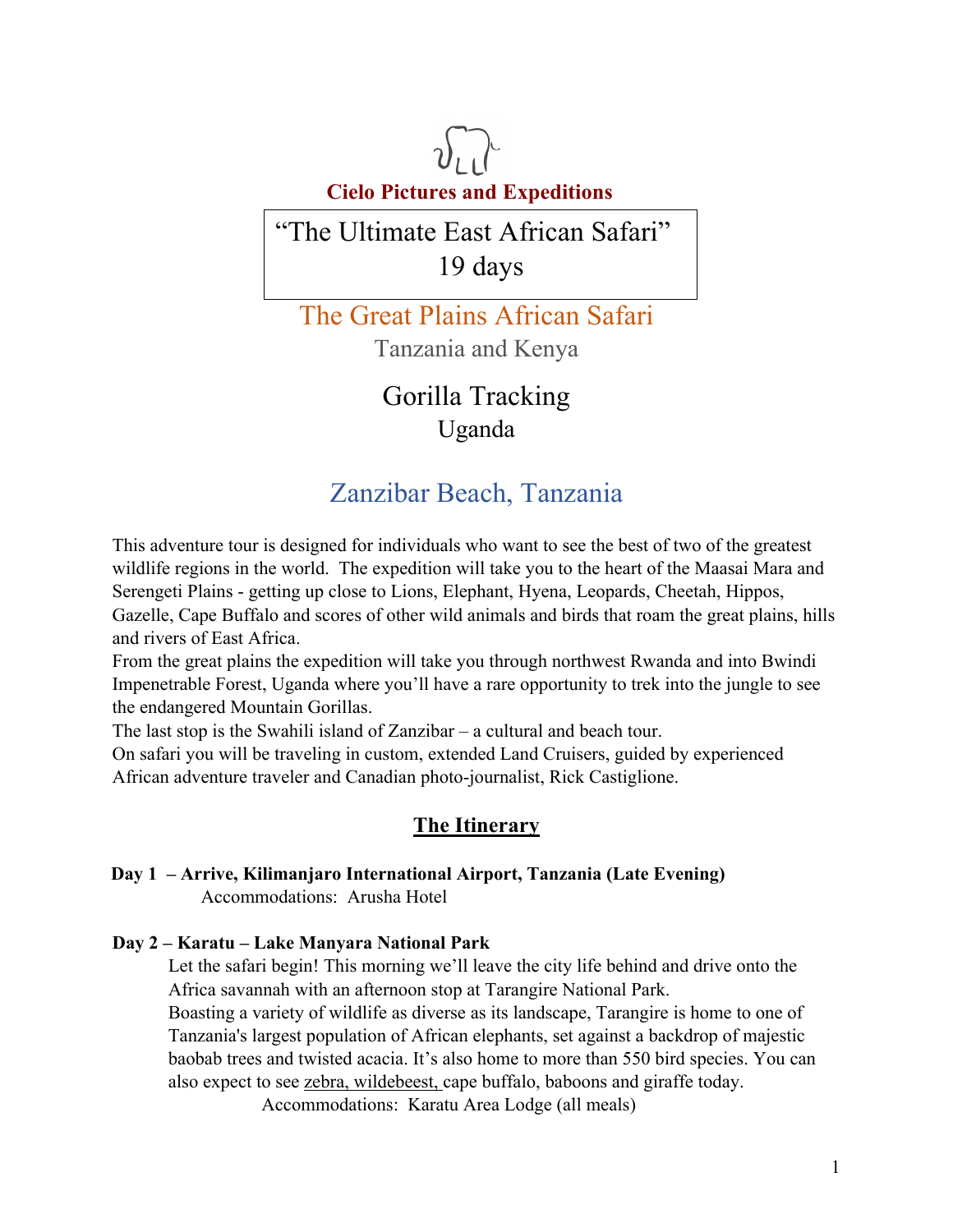#### **Day 3 - Ngorongoro Crater**

Today we will drive up to the rim of Ngorogoro Crater, the largest dormant volcano caldera in the world. Ngorongoro is considered by many to be the 8th wonder of the Natural World. The crater spreads for 102 sq. miles and has 2.000 ft high walls, making it virtually a Noah's ark and inhabiting many of the species of wildlife that are indigenous to East Africa.

Accommodations: Karatu Area Lodge (all meals)

#### **Day 4, 5 – The Serengeti**

Today we make our way onto the great plains of the Serengeti.

We'll take a picnic lunch and game drive through the eastern Serengeti Plains to a remote luxury bush camp, in the middle of it all! The Serengeti is the most renowned wildlife park in the entire world. Over 10,000 sq. miles of pristine wilderness play host to the Great Migration of wildebeest, hippos, rhinos, gazelle, giraffe, elephants and large herds of zebra's graze of the Serengeti Plains. The variety and abundance of wildlife here is unmatched anywhere else in Africa.

Each morning we will be up at sunrise and into our custom Land Cruiser, with a picnic lunch in hand. We will explore different areas of the Serengeti each day. Our bush camp, faces the open plains of the Serengeti. It has 12 private, luxury camping tents complete with ensuite bathrooms.

Accommodations – Luxury Tented Camp (all meals )

#### **Day 6 – Serengeti to Nairobi**

Today is a flying day. In the morning you will board a 14 seat Cessna for a flight from the Serengeti back to Kilimanjaro where you change planes and fly to Nairobi. You check into a lovely, century old colonial style hotel surrounded by a five acre garden.

Accommodations: Fairview Hotel or similar (breakfast)

#### **Day 7, 8 – Maasai Lands Cultural Experience**

After a leisurely buffet breakfast at The Fairview – we'll stop by the David Sheldrick Elephant Orphanage to watch the morning feeding of the baby elephants and learn about the amazing work this organization does saving orphanaed elephants and rhinos throughout East Africa.

After lunch, we'll drive into the heart of the Maasai Lands. The Maasai are a remarkable tribe of pastoralists that have roamed the plains of Tanzania and Kenya for hundreds of years. Fierce Moran (warriors) kept the clans of the Maasai apart from the rest of society, until the last century when their ability to roam was reduced and they began living in permanent villages. It's a place that Rick has been visiting for many years and he is considered a close friend of the community – in fact they have given him a Maasai name and made him an honourary elder of the tribe! Most Maasai, who still wear their traditional beaded and brightly coloured clothing, avoid having their photo taken – but with Rick's introduction, they will allow you into their manyata's to see how they live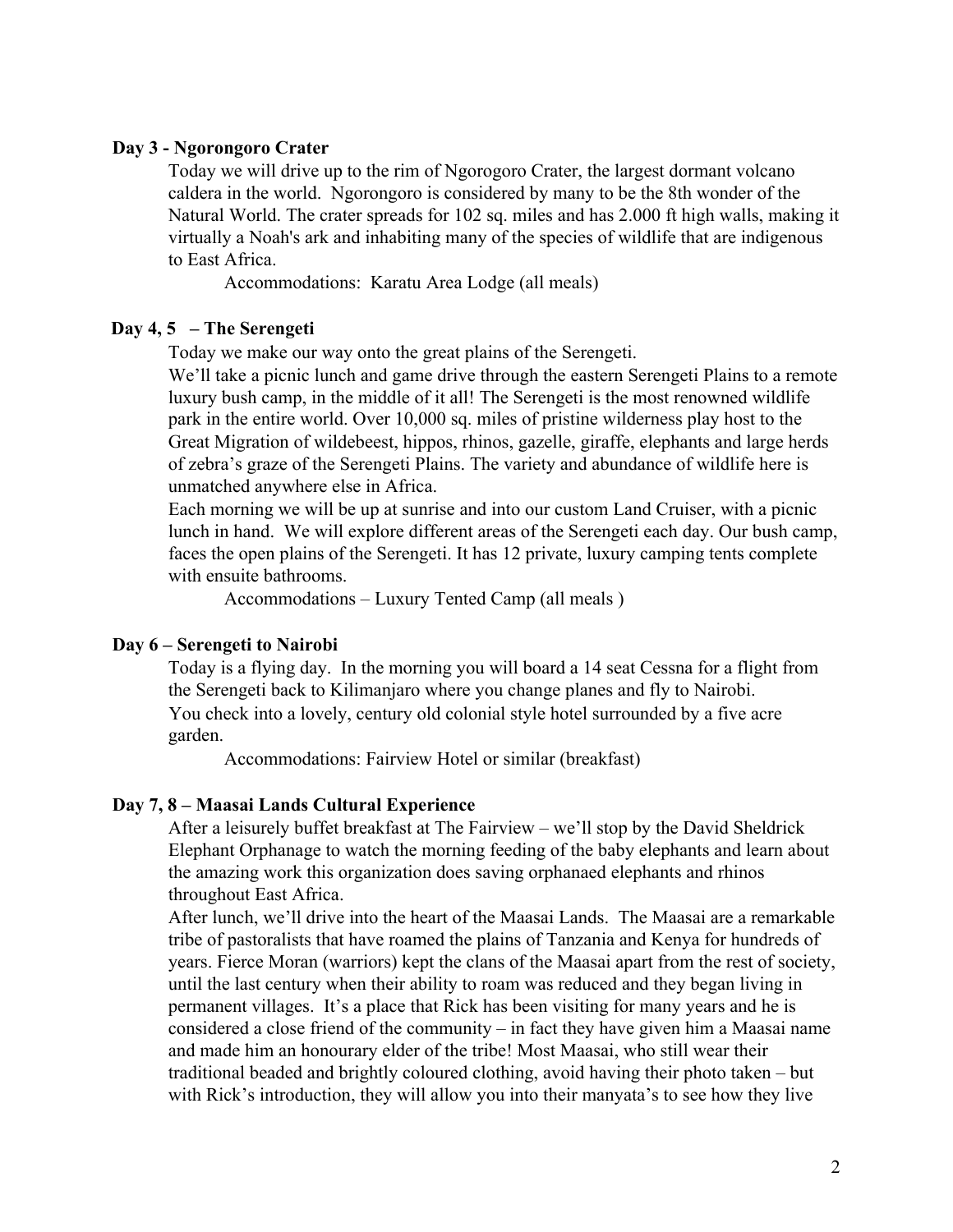and to let you learn about their culture and community. We will also visit a small community school that Rick has been involved in creating from the very start. You'll have a chance to meet and interact with the children and their teachers. The accommodations on this day, because there are no useable hotels or lodges in the area, will be at the Enaidura-Cielo Guest House. There are showers and flush toilets. The facility is in a fenced compound on private land owned by our trusty driver, David Nkuito.

Accommodations: Enaidura-Cielo Guest House (all meals)

#### **Day 9, 10 – The Maasai Mara, Kenya**

Today we will drive to the world famous Maasai Mara National Park,. The 'Mara' boasts the highest density of large predators, including lions, leopards and cheetahs, in the world! Our deluxe bush camp is located right in the middle of the Mara on the banks of the Mara River, where you can watch hippos in the water below as you have breakfast. Across the river we often see herds of Giraffe, Cape Buffalo and Zebra – and occasionally a pride of lions. The drive from the camp – to the very centre of amazing wildlife viewing is – about :30 seconds! The camps chefs will prepare delicious meals in a large dining tent.

After dinner you can look at the stars while sitting around the campfire and listening to hippos snorting and lions and hyena calling to each other in the darkness.

Oh yes… the camps are guarded by Maasai warriors through the night! Accommodations: MMara Luxury Tented Camp (all meals)

#### **Day 11 – Maasai Mara to Nairobi and on to Kigali, Rwanda**

Arrival - Kigali International Airport (Evening) Accommodations: Chez Lando Hotel or similar

#### **Day 12 – Kigali to Bwindi Impenetrable Forest, Uganda**

This morning your driver and land cruiser will arrive bright and early to retrieve you and set out on beautiful drive through the mountains Northwestern Rwanda, into Uganda and The Bwindi Impenetrable Forest.

Accommodations – Nkuringo Bwindi Gorilla Lodge or similar – (Full board)

#### **Day 13 – Gorilla Tracking – Bwindi Impenetrable Forest.**

Today, in the rainforest, made famous by Dian Fossey, you will have a close encounter with the endangered Mountain Gorillas of Uganda. These amazing creatures only exist in this particular volcanic mountain range and there are a limited number of permits issued to visit them each day. Good hiking boots, some rain gear (it is a rainforest after all) the ability to hike in a forest are required. The gorilla troops move constantly through the forest making it difficult to predict how much time the gorilla tracking will require. It can range from 3 hours to 7 depending on the location of our assigned gorilla troop.

Accommodations – Nkuringo Bwindi Gorilla Lodge or similar